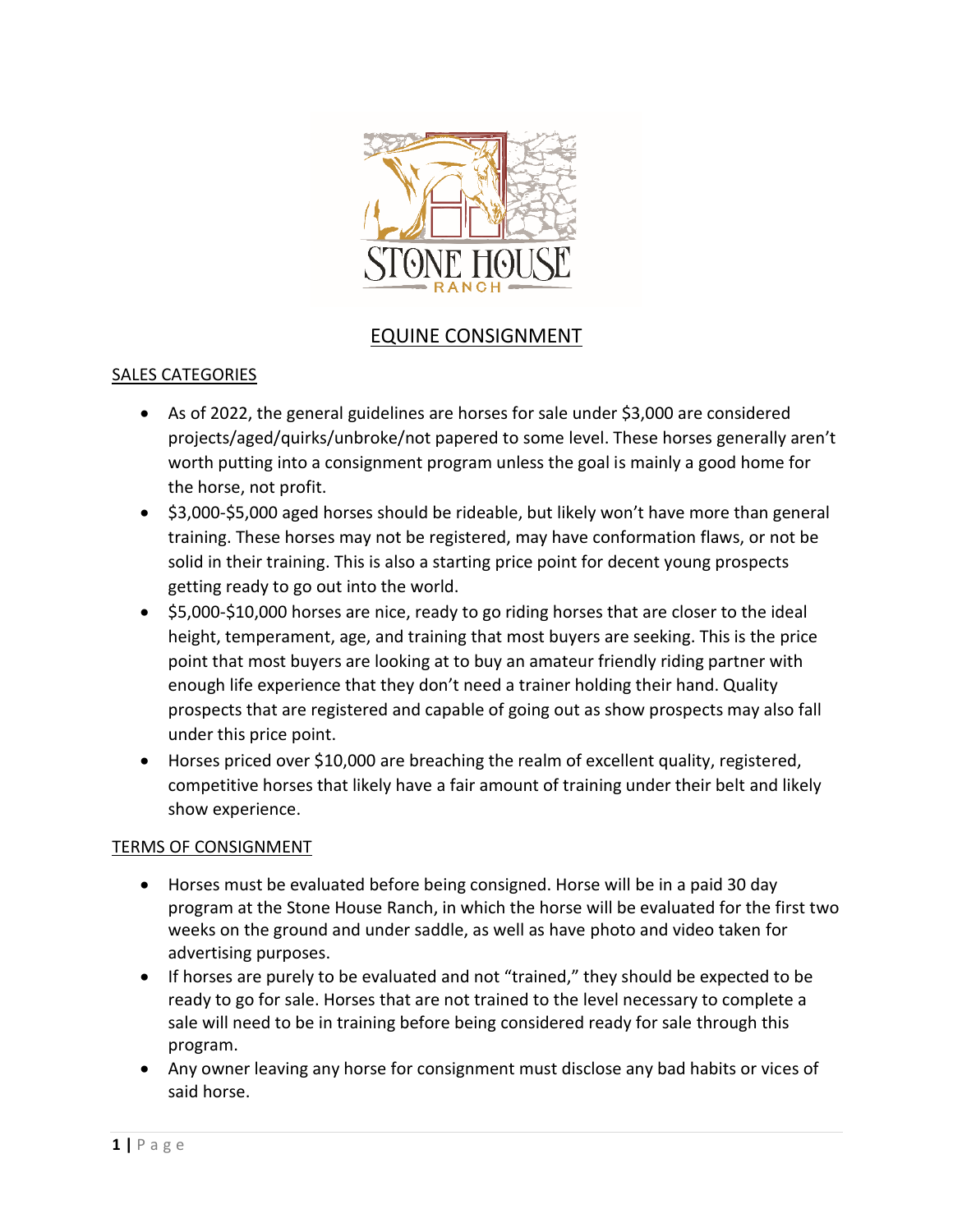- Owners are recommended (but not required) to leave a blanket/sheet for their horse, so that it can be properly fitted for sale. Grain and supplements may also be left.
- Any horse that may fit the description of a "problem horse" must receive training prior to being sold. This would be an absolute minimum of 30 days before even being considered for consignment. Horses with severe problems may not be eligible to be sold through Sandy Smyth Training and the Stone House Ranch or at best may only be "rehomed." These horses would be placed looking for a "good home," but likely won't have a profit margin.
- For registered horses, all transfers and paperwork must be ready to go for the new owner. Originals or copies must be provided.
- Owner understands that there is no guaranteed period of time in which the horse will be sold. Owner will be responsible for care of the horse while they are listed for sale, including, but not limited to farrier work, de-worming, and veterinary expense.
- Horses must remain in some sort of training program to be eligible for consignment to keep the horse looking their best and acting their best.
- Horses sold while in a training program will be charged a 10% commission.
- **This agreement must be completed IN FULL before horse will be considered for consignment.**

You may keep these first two pages for your records.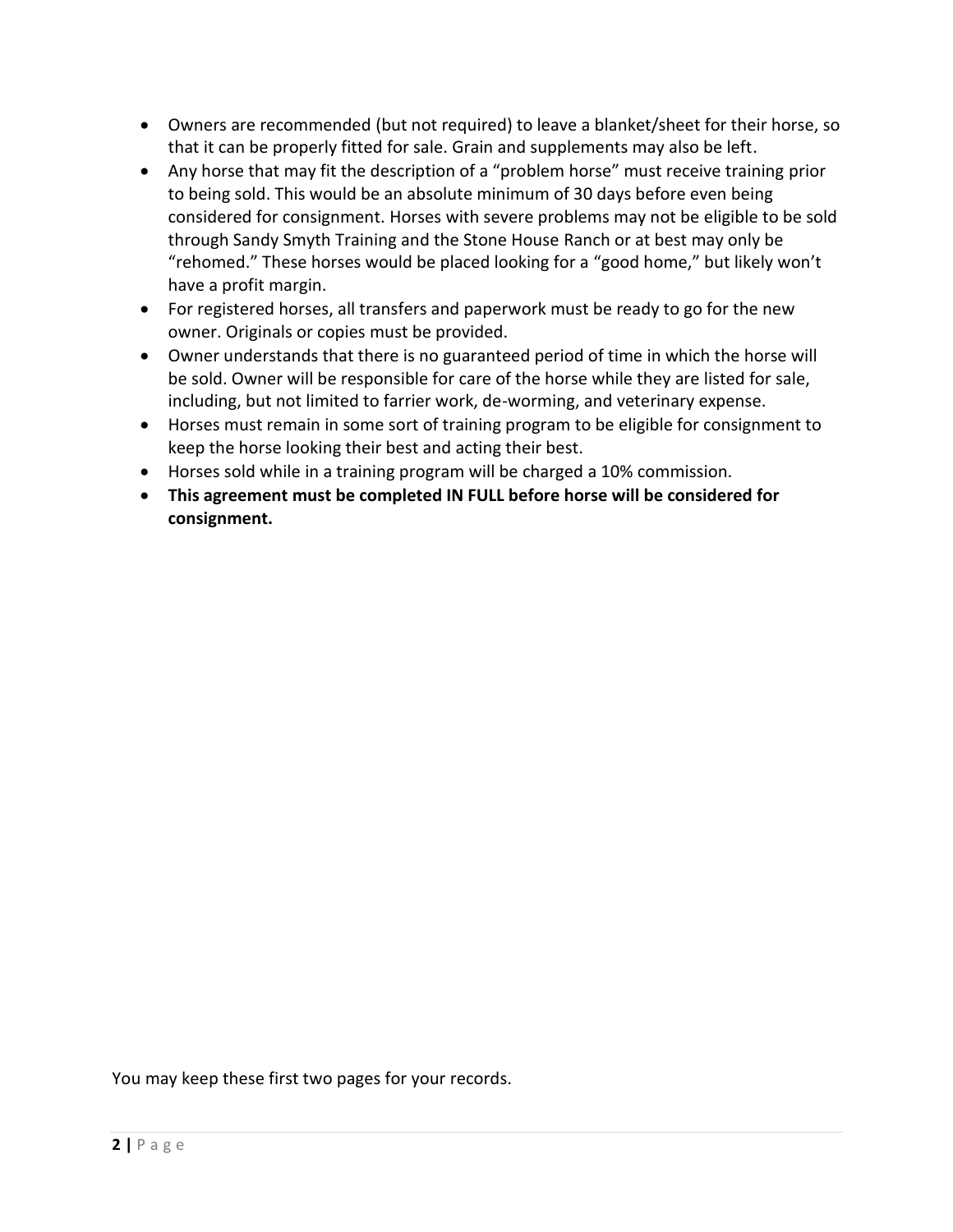

## HORSE CONSIGNMENT AGREEMENT

| <b>HORSE INFORMATION</b>                                                                                                                   |  |  |
|--------------------------------------------------------------------------------------------------------------------------------------------|--|--|
|                                                                                                                                            |  |  |
|                                                                                                                                            |  |  |
|                                                                                                                                            |  |  |
| Consignment Price: _______________________________                                                                                         |  |  |
| (If you are not sure, put an ideal or range - we may talk about this and adjust if we need to complete<br>evaluation before determination) |  |  |
| Seller gives Exclusive sales rights to broker for this time period: ___________________                                                    |  |  |
|                                                                                                                                            |  |  |
| <b>TERMS</b>                                                                                                                               |  |  |

1. This contract entered into on the \_\_\_\_\_\_ day of \_\_\_\_\_\_\_\_, 20\_\_\_\_\_, by and between the listed horse's owner, hereinafter referred to as the "Seller" and Sandy Smyth-Reedy, hereinafter referred to as the "Broker" who mutually agree to abide by the following terms and conditions: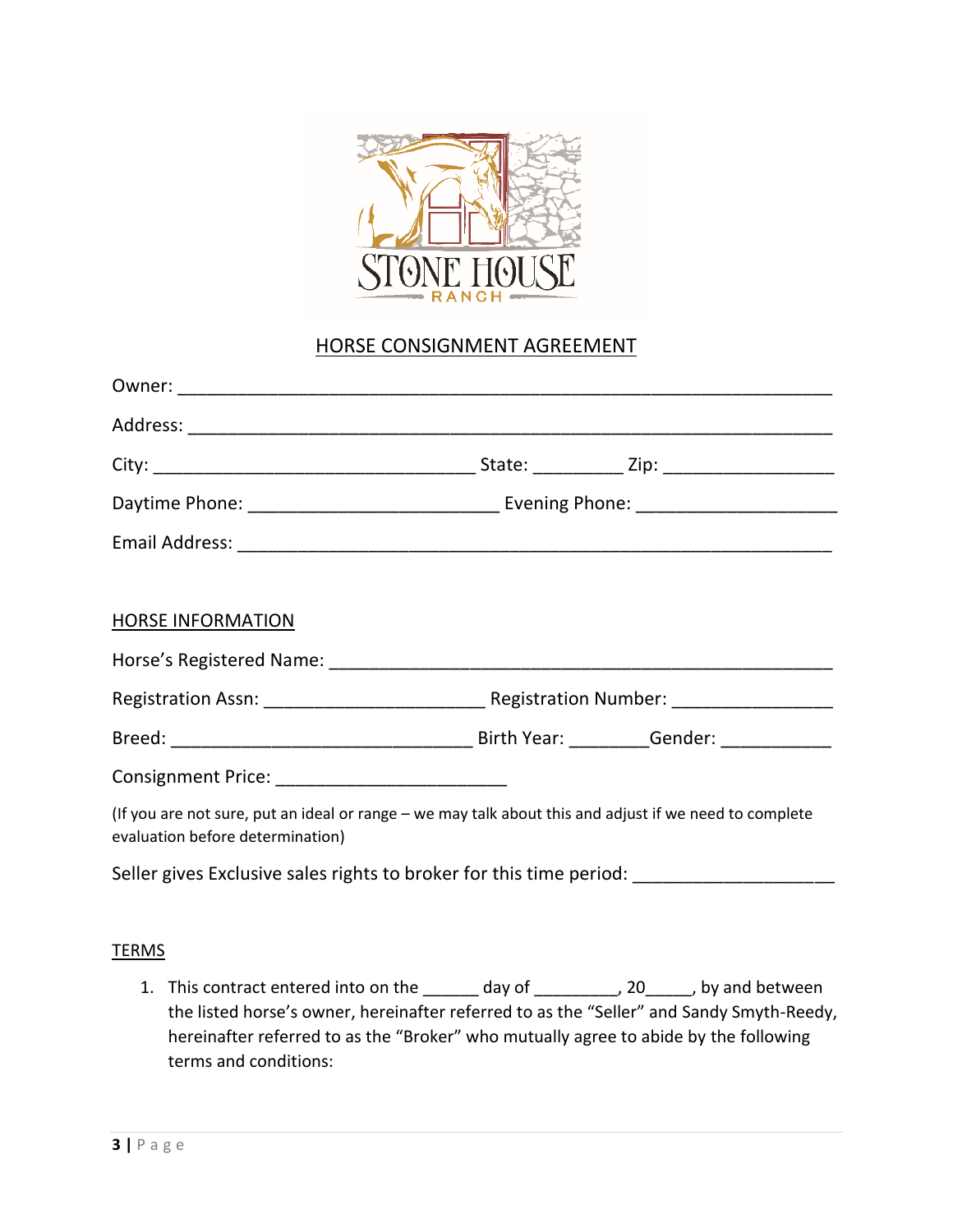- 2. This agreement constitutes the entire agreement between the parties. No other agreements, promises, terms or conditions, whether verbal or implied, are included. The Seller agrees to consign and sell the listed horse for the designated consignment price, as specified herein.
- 3. The Seller agrees to consign and sell the listed horse for the designated consignment price, as specified herein. The listed consignment price shall be the amount that the Seller has agreed to accept as payment in full for the sale of the listed horse. The Seller agrees that the Broker shall have the exclusive right to sell the listed horse during the designated term of this contract as outlined herein.
- 4. The Seller agrees to pay broker a **10%** commission on sales price.
- 5. The Seller warrants a title to the listed horse that is free of any liens or encumbrances. The Seller further agrees to indemnify and hold the Broker harmless against all suits, actions, costs or charges, whatsoever, in respect to any charges, encumbrances or defects in title on the listed horse. All perils are at risk of the Seller and prospective Purchaser. The broker acts as an agent only.
- 6. Seller is liable to prospective purchasers for guarantees listed herein. Broker is not liable for guarantees made by Seller, as to soundness, quality or condition of listed horse. Seller agrees to defend and hold Broker harmless from any such claims brought against Seller and/or Broker. Seller warrants the listed horse is sound of wind, limb and eyes, free from prohibited substances, does not have EPM, weave, crib, wind-suck or roar, or any other physical or emotional defect that might result in injury or damage to the purchaser.
- 7. The seller agrees to forward original registration certificate and a signed transfer to the Broker, upon receipt of a signed Contract of Sale from the Broker, on behalf of the prospective Purchaser. The broker agrees to return all items listed above within five (5) working days, after the completion of this contract, if the listed horse has not been sold.
- 8. The Seller will be responsible for any costs incurred by said horse, including, but not limited to the cost of feed and board, vet and farrier expenses.
- 9. The Seller will forward, to the Broker, upon signing this contract, the following:
	- a. A check for  $\frac{2}{5}$  for web page set up and advertising fees.
		- i. As of 2022, Dreamhorse advertising starts at \$20. Other venues depend on marketing avenues of the specific horse.
	- b. A copy of original registration certificate.
	- c. Information on horses show and/or production record, a current video and professional looking photographs (if available).
- 10. The broker agrees to hold said registration certificate and signed transfer, (if applicable) until such time as payment for the listed horse has cleared, and the consignment price has been forwarded and received by the Seller. Said payment to be made with U.S. Funds as soon as the prospective purchaser's funds are received and cleared, by bank to-bank wire transfer, or registered and insured mail. The Broker further agrees to forward the completed transfer of ownership and the original registration certificate to